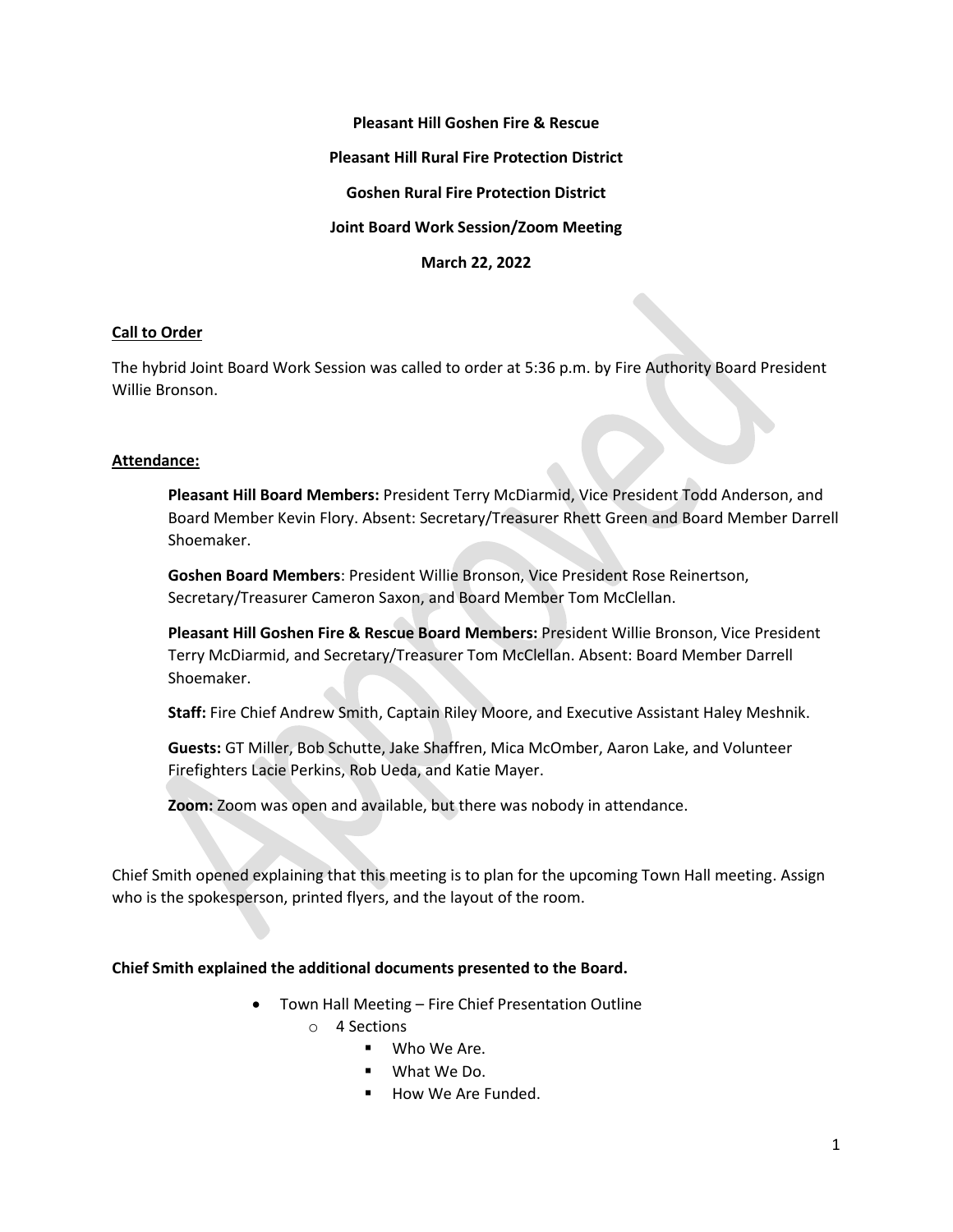- What Are Our Options.
- Conclusion
- Public Comment & Questions/Answers
- Mapping of the territories that would/could be annexed in.

*\*The Board reviewed the documents provided by Chief Smith. These were attached as addendums and are available on file.* 

The goal is to be as transparent as possible and have the spokesperson lead the  $Q$  & A. Chief Smith said his goal is to keep the presentation to an hour or less so there is time for Q & A. But if there is a huge turn out that may not be possible. In addition, there is a comment card to reach anyone who may not want to speak up in the meeting or have the opportunity to do so. We will make board members' contact information available. Both Town Hall meetings are going to mirror each other, the presentation will be the same material.

Chief Smith shared that there are two guests attending the work session tonight who are from the unprotected Firland Blvd. area and are very interested in the opportunity to have fire protection and be annexed in. It would be a huge benefit for these homeowners to be annexed in. Guest Mica McOmber shared that Eugene will not annex them in nor do a long-term service contract, and up to this point they cannot get a contract with Goshen Rural Fire Protection.

Chief Smith shared that we went to the building where the Town Hall meeting will be held, and we organized how the room will be set up. We want both boards to be sitting up front to show unification. We plan to have the presentation printed as a handout so that residents can review them at home, after the presentation.

Willie Bronson asked the Chief to table the salary study discussion until the next board meeting to allow all the necessary time to plan for the Town Hall meeting.

Todd Anderson volunteered to be the spokesperson. Kevin Flory and Terry McDiarmid agreed that Todd Anderson would be a great spokesperson. Terry McDiarmid asked that the response time maps with and without a staffed Pleasant Hill station would be posted for people to see.

Todd Anderson shared that it will be important that we show the mutual benefit to both Pleasant Hill and Goshen. Chief Smith agreed and shared that the \$0.27 tax increase in Goshen will solidify the 24/7 staffing. Pleasant Hill is clearly funding their own station through their tax increase. Kevin Flory added that we are looking ahead 20-25 years ahead. Chief Smith shared that operationally we will duplicate the current model so that there are two fully staffed stations. The funding will be there July of 2023 to allow this staffing upgrade to happen. Chief Smith shared that the hope is that we put off the need for any more measures besides this for many years to come, unless something changes in the community, but that is not something we are predicting to happen. Kevin Flory said that we know that call volumes are going to get more and more demanding and that we need to be proactive, not reactive.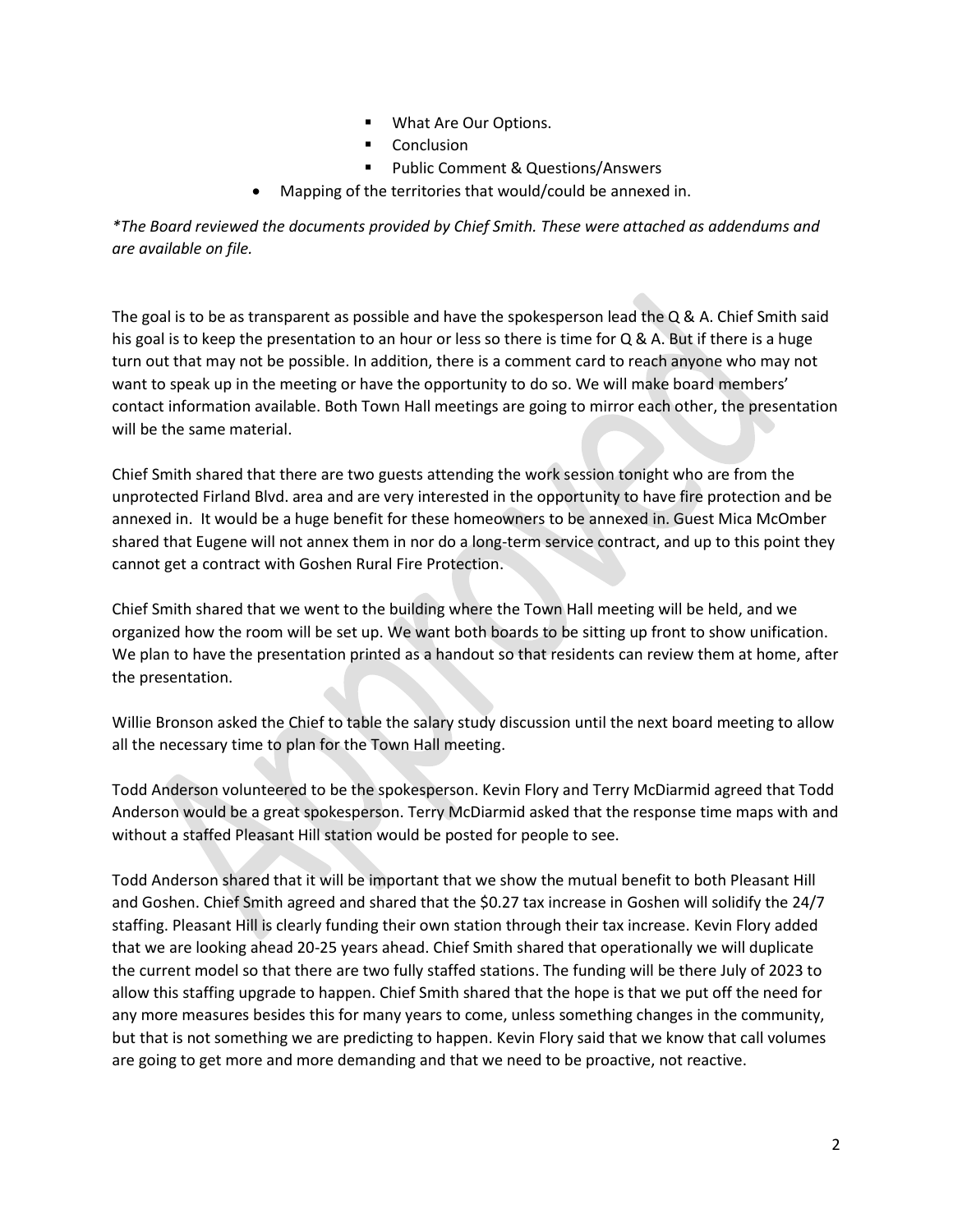Tom McClellan added that it is common for fire districts to have levies and he wondered if there are any examples of an operations levy that did not pass. Chief Smith said he was not aware of any, in Lane County, that have not passed, but he said that we are about to find out, because Dexter is asking for a \$1.00 per \$1,000. Outside of Lane County, in Marion County, their levy did not pass, and they had to lay off quite a few firefighters and a battalion Chief. Chief Smith added that once you have a levy you need to try and convince your public to keep it. Tom McClellan shared that we would be in a lot better situation if we could convince the voters that reformation was the way to go.

It was suggested to add a box on the comment card for residents to check if they are interested in volunteering as a firefighter or want more information. Chief Smith reiterated that these Town Hall meetings are to deliver the facts.

Rose Reinertson and Kevin Flory shared that they are interested in a new name for the newly proposed district. The boards decided that they would be open to opinions and feedback on the matter. Chief Smith added that there are pros and cons to changing the name and he liked the idea of getting feedback. Kevin Flory added that he thinks we need to emphasize that the reason we are doing this is because we care about what the community members want. We want to know their input and we are asking for their questions. We do not want them to feel like we are doing anything without them having a voice in it. Chief Smith applauded the boards for doing the Town Hall and explained that this is a big deal so that there are no surprises at the ballot. He shared that we are more or less laying the cards on the table as to what our thought process is.

Chief Smith shared that we want to be transparent about our staffing model, what our tax rates are, what our potential costs are, what our call volume is like, and show that the board has been looking at a LOT of options over the past 10 months.

Todd Anderson suggested it would be important to talk about the tax compression and how the Pleasant Hill Community is not close to compression. Chief Smith agreed and said it is also important to reiterate that their tax rates are not doubling, but their fire protection rate is going up. Kevin Flory liked that idea to dispel any rumors that the tax bill is doubling. It was agreed that we want to stay away from any conversations referring to us verse them.

Terry McDiarmid shared that he thinks that the dual calls should be brought up. Rose Reinertson thinks the redundancies of the audit, budgets, and administrative staff should be mentioned. Chief Smith shared that we have reduced the redundancies in the fleet, Pleasant Hill has not replaced a fire engine they lost in 2010, because they do not need to in the current model. Chief Smith addressed the public comment that mentioned how many times the Goshen bay doors open and close. Chief Smith explained that the wear and tear/repair on the bay doors would be funded by the Fire Authority.

Chief Smith added that he does not think many people know how much our equipment costs and how short their expiration dates are. 20 years is the NFPA standard for most of apparatus' life span and we have an engine at 30 years. SCBA's expire in 10 years, and they are a \$150,000- \$200,000 project. Chief Smith does not think many people realize how much it costs to run a business like this if we are going to follow standards. Chief Smith said that we heard loud and clear that people want a 24/7 crew in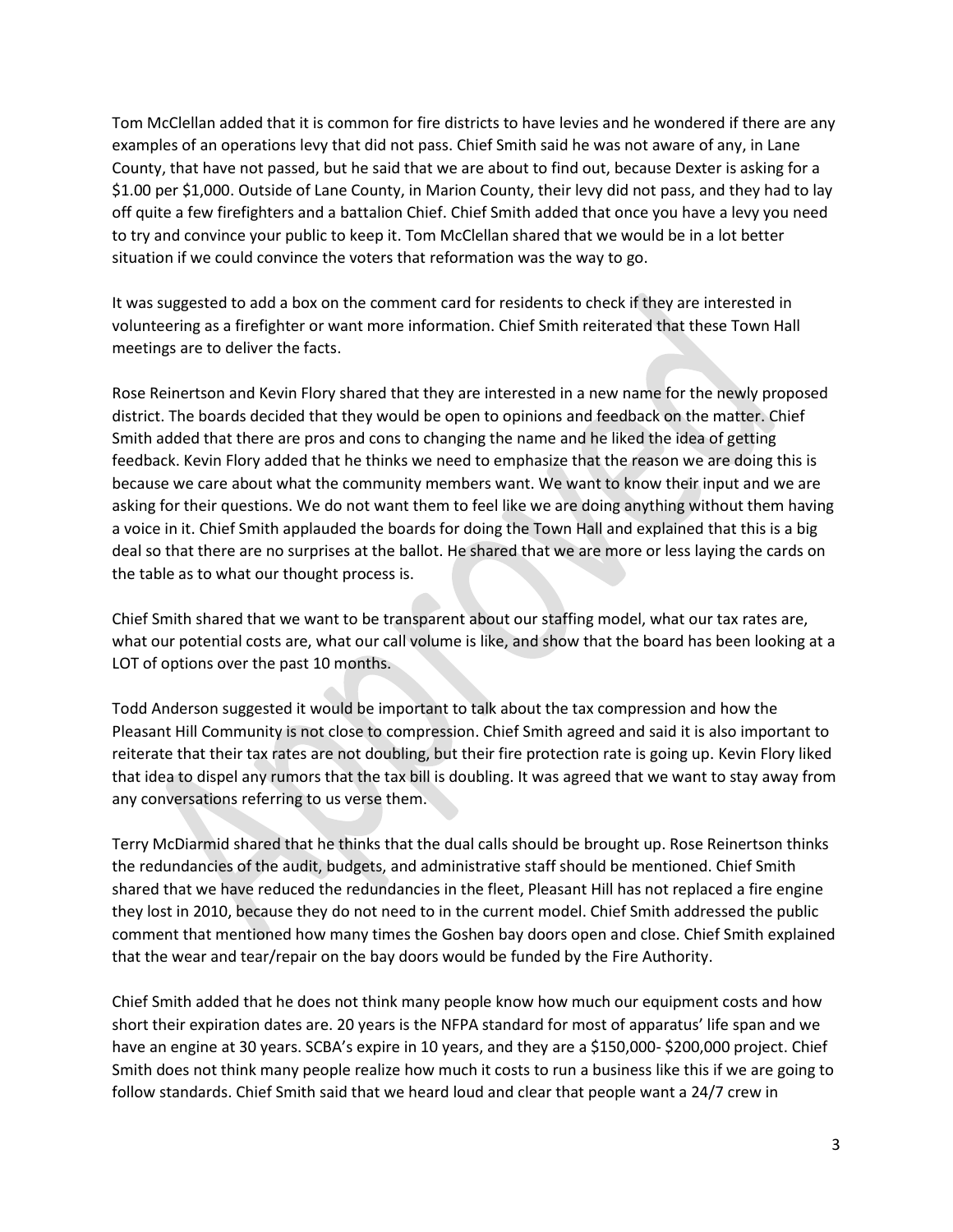Pleasant Hill. He said the Fire Authority had to decide between having 24/7 staffing at all times or two 40-hour week staff members at each station. Rose Reinertson asked Chief Smith to make a poster that shows what the replacement costs are and how often that has to be done.

Haley Meshnik suggested that the boards plan a message for any Goshen residents who shows up to the Town Hall meeting questioning why they did not get a postcard about the Town Hall meeting. Willie Bronson said they should tell those individuals that we are planning to have a meeting for the Goshen Residents soon. The boards agreed that they would plan a Goshen Town Hall meeting in May. Terry McDiarmid added that if they wonder why their Town Hall Meeting is later, we can tell them that we had to judge the census of the Pleasant Hill because it is a larger tax change for them.

Haley Meshnik also suggested mixing up the board members along the table at the Town Hall meeting to not have a distinct division between Goshen and Pleasant Hill. To show that they are unified. In addition, Haley said they will print out a packet with the PowerPoint slides. In addition, she suggested that the cover letter of the packet/hand out be a letter written by Terry McDiarmid, the Pleasant Hill president, thanking people for attending and offering contact information to invite people to reach out and give feedback. Chief Smith suggested the board consider writing the letter from both presidents to show that they are working together. The boards liked that idea. Terry McDiarmid liked the idea and will write the letter for Willie Bronson and him to sign.

The board decided that the comment cards could be filled out and dropped off in a basket by the door on their way out. It was suggested to have name tags for the staff and board members.

Terry McDiarmid said that we should add that the boards in the last 10 months have looked at a lot of different options and they are very unified in the opinion that this is the most cost-effective way to achieve our objective. Willie Bronson added, why build a school if you cannot put teachers in it. Kevin Flory agreed that the boards have worked very diligently and explored the most cost effective and service maximizing way to build a station in Pleasant Hill, staff it, provide operational costs for both Pleasant Hill and Goshen, as well as having fund for in the future to replace apparatus and other capital needs or emergency funds for other needs.

Chief Smith applauded the route the board is taking to get the information out to the public ahead of the measure showing up on the ballot. He believes that a lot of the general public has no idea, or they have misinformation or lack of information. Chief Smith thought that this presentation might be overwhelming because the board members have had 10 plus months to chew over the information and the public will just have an hour or so.

Tom McClellan suggested to clarify who the new board members will be with a dissolution and reformation of the districts. Chief Smith said he will address that at the Town Hall meeting and clarified that the board election will be done at the same time as the measure. He added that if the measure failed the board election would be a moot point.

Chief Smith suggested that the work session before the April board meeting be dedicated towards budgetary feedback and discussions. Chief Smith shared that the budget packet needs to be completed